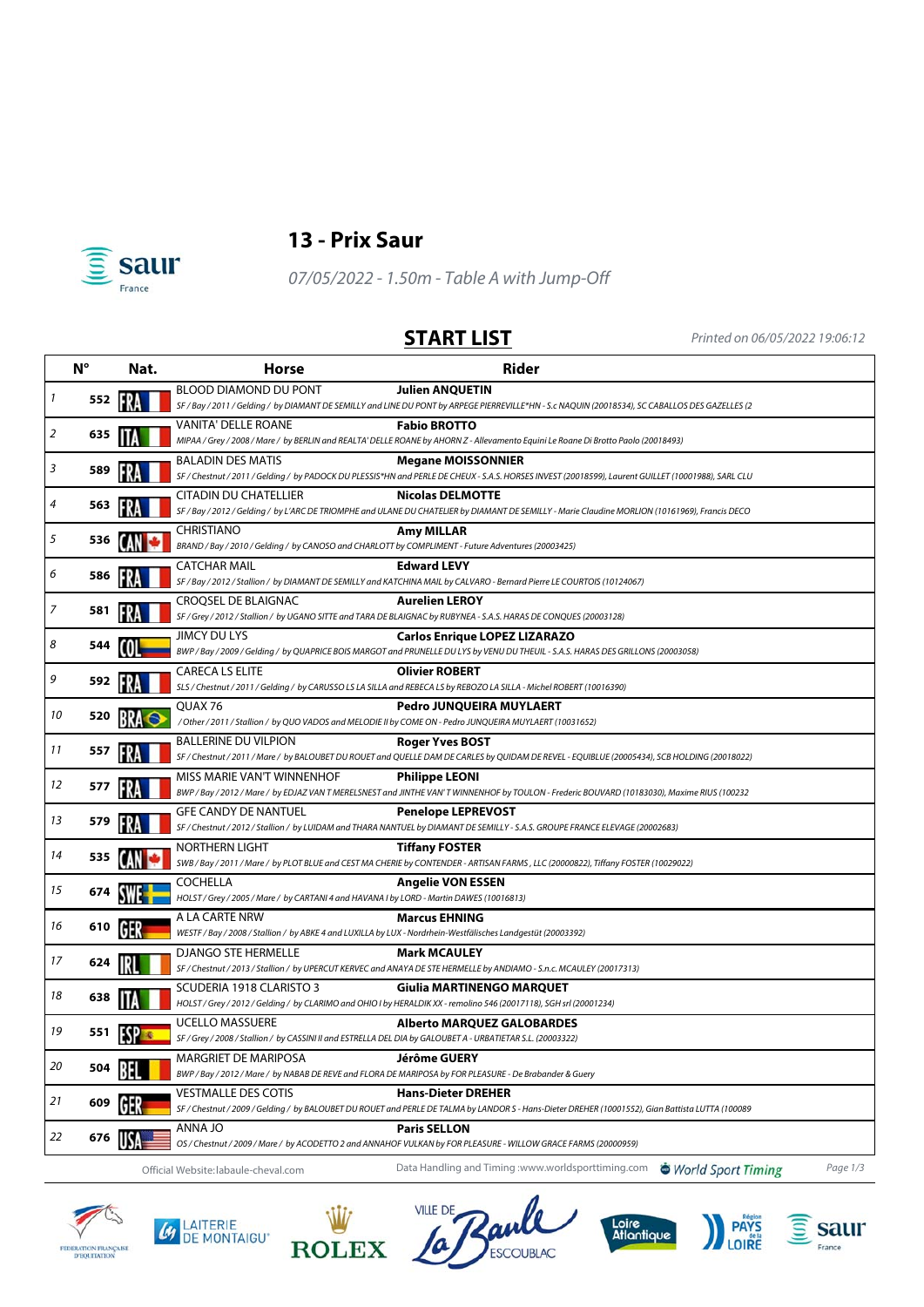## **START LIST** Printed on 06/05/2022 19:06:12

|    | $N^{\circ}$ | Nat.                               | <b>Horse</b>                                                                                                                         | <b>Rider</b>                                                                                                                                                               |
|----|-------------|------------------------------------|--------------------------------------------------------------------------------------------------------------------------------------|----------------------------------------------------------------------------------------------------------------------------------------------------------------------------|
| 23 | 539         |                                    | NIKKA VD BISSCHOP                                                                                                                    | <b>Beth UNDERHILL</b><br>BWP / Bay / 2013 / Mare / by EMEROL NOP and HAVANNA VD BISSCHOP by NABAB DE REVE - REIN FAMILY LLC. (20005962), Torrey Pines Stable Inc (20000638 |
| 24 | 601         |                                    | <b>HELLO SHELBY</b>                                                                                                                  | <b>Scott BRASH</b><br>HANN / Bay / 2009 / Gelding / by STOLZENBERG and FLORA by FOR PLEASURE - Lady Pauline HARRIS (10033524), Lady Pauline KIRKHAM (10159459)             |
| 25 | 555         |                                    | H<br>KWPN / Bay / 2012 / Gelding / by C INDOCTRO and KERSINA by EMILION - Serge BATAILLER (10123674)                                 | <b>Mathieu BILLOT</b>                                                                                                                                                      |
| 26 | 585         |                                    | DORADO DE RIVERLAND                                                                                                                  | <b>Robin LESQUEREN</b><br>SF / Bay / 2013 / Gelding / by UNTOUCHABLE M (NL) and TSARA DU MAS GARNIER by ARGENTINUS - S.N.C. ELLIPSE (20000914)                             |
| 27 | 598         |                                    | TOLEDE DE MESCAM HARCOUR                                                                                                             | <b>Kevin STAUT</b><br>SF / Other / 2007 / Mare / by MYLORD CARTHAGO*HN and ALIMAR DE MESCAM by KOUGLOF II - Caroline BENGUIGUI (10125250)                                  |
| 28 | 604         |                                    | IN TIME                                                                                                                              | <b>Daniel DEUSSER</b><br>KWPN / Bay / 2013 / Mare / by BISCAYO and ECORDA by TANGELO VAN DE ZUUTHOEVE - STX Scuderia 1918 Capital SRL (20016883)                           |
| 29 | 657         |                                    | <b>GHOST</b><br>KWPN / Bay / 2011 / Gelding / by LORD Z and ZIDANTE by CANTOS - Grob Albert&Grob Ingrid                              | <b>Dominik FUHRER</b>                                                                                                                                                      |
| 30 | 641         |                                    | CHARLEMAGNE JT Z<br>ZANG / Grey / 2010 / Gelding / by CACHAS and CARTE BLANCHE Z by CARTHAGO Z - LOZAR SAS                           | <b>Riccardo PISANI</b>                                                                                                                                                     |
| 31 | 659         |                                    | TAINA M&M<br>HANN / Bay / 2013 / Mare / by TOULON and CHAMPION'S COCKTAIL by CANTURO - M&M Pferdesport (20005351)                    | <b>Steve GUERDAT</b>                                                                                                                                                       |
| 32 | 647         | NFD-                               | URICAS V/D KATTEVENNEN                                                                                                               | <b>Harrie SMOLDERS</b><br>HOLST / Bay / 2012 / Stallion / by URIKO and T-CASSINA by SAN PATRIGNANO CASSINI - Spronken bvba Leon Spronken                                   |
| 33 | 524         |                                    | <b>GRAND SLAM VDL</b>                                                                                                                | <b>Marlon MODOLO ZANOTELLI</b><br>BWP / Bay / 2011 / Stallion / by CARDENTO 933 and WONDER by HEARTBREAKER - Marlon MODOLO ZANOTELLI (10031717), VDL Stud (20000130)       |
| 34 | 527         |                                    | <b>BIGSTAR</b><br>/Bay / 2011 / Male / by KANNAN - 50% TERESA E 50% EMÍLIO MALTA DA COSTA                                            | <b>Felipe RAMOS GUINATO</b>                                                                                                                                                |
| 35 | 568         |                                    | LAS VEGAS VD PADENBORRE                                                                                                              | <b>Marie DEMONTE</b><br>BWP / Bay / 2011 / Stallion / by CALVARO F.C. and ELITE VD PADENBORRE (OES) by DIAMANT DE SEMILLY - S.N.C ECURIE DU HERRIN (20000830)              |
| 36 | 513         |                                    | IRON MAN VAN DE PADENBORRE<br>BWP / Bay / 2008 / Stallion / by DARCO and DIRKA VAN DE PADENBORRE by CHIN CHIN - Leemans-Asselberghs  | <b>Gregory WATHELET</b>                                                                                                                                                    |
| 37 | 517         |                                    | NASHVILLE<br>BWP / Black / 2013 / Gelding / by DIAMANT DE SEMILLY and CANDYGIRL by DARCO - Eurohorse BVBA (20000643)                 | <b>Luiz Francisco DE AZEVEDO</b>                                                                                                                                           |
| 38 | 627         |                                    | <b>CACHEMIRE DE BRAIZE</b>                                                                                                           | <b>Daniel BLUMAN</b><br>SF / Bay / 2012 / Gelding / by NISSAN QUALITY TOUCH Z and PASHMINA DE BRAIZE by JAGUAR MAIL - Daniel BLUMAN (10055402), Mikhail ILYAICH (1021649   |
| 39 | 549         |                                    | MALIBU DE MUZE                                                                                                                       | Sergio ALVAREZ MOYA<br>BWP / Grey / 2012 / Gelding / by NABAB DE REVE and JELEENA DE MUZE by TORNEDO FCS - Stephex Stables (20000056)                                      |
| 40 | 540         |                                    | DIAMANTHELLA VG Z                                                                                                                    | <b>Tim WILKS</b><br>ZANG / Chestnut / 2013 / Mare / by DIAMANT DE SEMILLY and RICCERDE D by HICKORY MAIL - IN Showjumpers (20000058)                                       |
| 41 | 648         | SUI                                | DON JUAN 111 Z                                                                                                                       | <b>Bryan BALSIGER</b><br>ZANG / Grey / 2011 / Gelding / by DER SENAAT 11 and CARHALANDA SR Z by CARTHAGO Z - Christiana DUGUET (10034867)                                  |
| 42 | 621         | IRL.                               | <b>CRISTELLO</b><br>KWPN / Bay / 2007 / Stallion / by NUMERO UNO and VOLSTELLE by VOLTAIRE - Onyx Consulting Ltd (20000671)          | Denis I YNCH                                                                                                                                                               |
| 43 | 619         |                                    | <b>DSP OMERTA INCIPIT</b><br>BAVAR / Other / 2011 / Mare / by LEVISONN and OFFERTE INCIPIT by CANDILLO 3 - Gruber, Karl              | <b>Maximilian WEISHAUPT</b>                                                                                                                                                |
| 44 | 528         |                                    | BOECKMANNS LORD PEZI JUNIOR                                                                                                          | <b>Pedro VENISS</b><br>OLDBG / Bay / 2009 / Stallion / by BÖCKMANN'S LORD PEZI and AQUINORA by QUATTRO 7 - Camila VENISS (10161313)                                        |
| 45 | 573         |                                    | <b>CAPRICE DE GUINFARD</b>                                                                                                           | <b>Julien GONIN</b><br>SF / Chestnut / 2012 / Gelding / by MYLORD CARTHAGO*HN and INES DE GUINFARD by SOCRATE DE CHIVRE - Julien GONIN (10016434), Pierre Jean JOLLY (1    |
| 46 | 655         | $\mathsf{S}\mathsf{U}\mathsf{I}$ + | THE SINNER<br>OS / Bay / 2008 / Gelding / by SANVARO and ANDREA GOLD by LANDGOLD 3 - Luigi BALERI (10008170)                         | <b>Martin FUCHS</b>                                                                                                                                                        |
| 47 | 530         |                                    | <b>GAKHIR</b>                                                                                                                        | <b>Erynn BALLARD</b><br>KWPN / Chestnut / 2011 / Male / by SPARTACUS TN and ZAKHIRA by LABOR'S VDL INDORADO - ESPERANZA IMPORTS, LLC (20005335), Ilan FERDER (1000902      |
| 48 | 547         |                                    | <b>STALOGNIA</b>                                                                                                                     | <b>Rene LOPEZ LIZARAZO</b><br>OLDBG / Grey / 2009 / Mare / by STAKKATOL and BOLOGNIA by CHACCO-BLUE - Bertrand DARIER (10017507), Rene LOPEZ LIZARAZO (10000484)           |
| 49 | 509         |                                    | ENOLA GAY OF TWO NOTES Z                                                                                                             | <b>Wilm VERMEIR</b><br>ZANG / Chestnut / 2013 / Stallion / by EMERALD VAN'T RUYTERSHOF and FLORENTINA VD WATERTOREN by CHIN CHIN - Laurence GREMILLET (10157214)           |
| 50 | 652         |                                    | LITTLE LUMPI E                                                                                                                       | Elian BAUMANN<br>WESTF / Chestnut / 2011 / Gelding / by LORDANOS and POLYFEE E by POLYDOR - Anna ROETHLISBERGER (10160230), Rico ROETHLISBERGER (10050063)                 |
| 51 | 616         | 1613.                              | CADEAU Z<br>ZANG / Grey / 2013 / Stallion / by CARMENA Z and AZURA FOMIA - Ashford Farm BV (20000148)                                | <b>Jana WARGERS</b>                                                                                                                                                        |
| 52 | 629         |                                    | RONDINE DEL TERRICCIO<br>MIPAA / Chestnut / 2011 / Mare / by TINKA'S BOY and FALCONIERA DEL TERRICCIO - SCUDERIA EMILIO BICOCCHI SRL | <b>Emilio BICOCCHI</b>                                                                                                                                                     |

Official Website: labaule-cheval.com **Data Handling and Timing :www.worldsporttiming.com World Sport Timing** Page 2/3

ESCOUBLAC